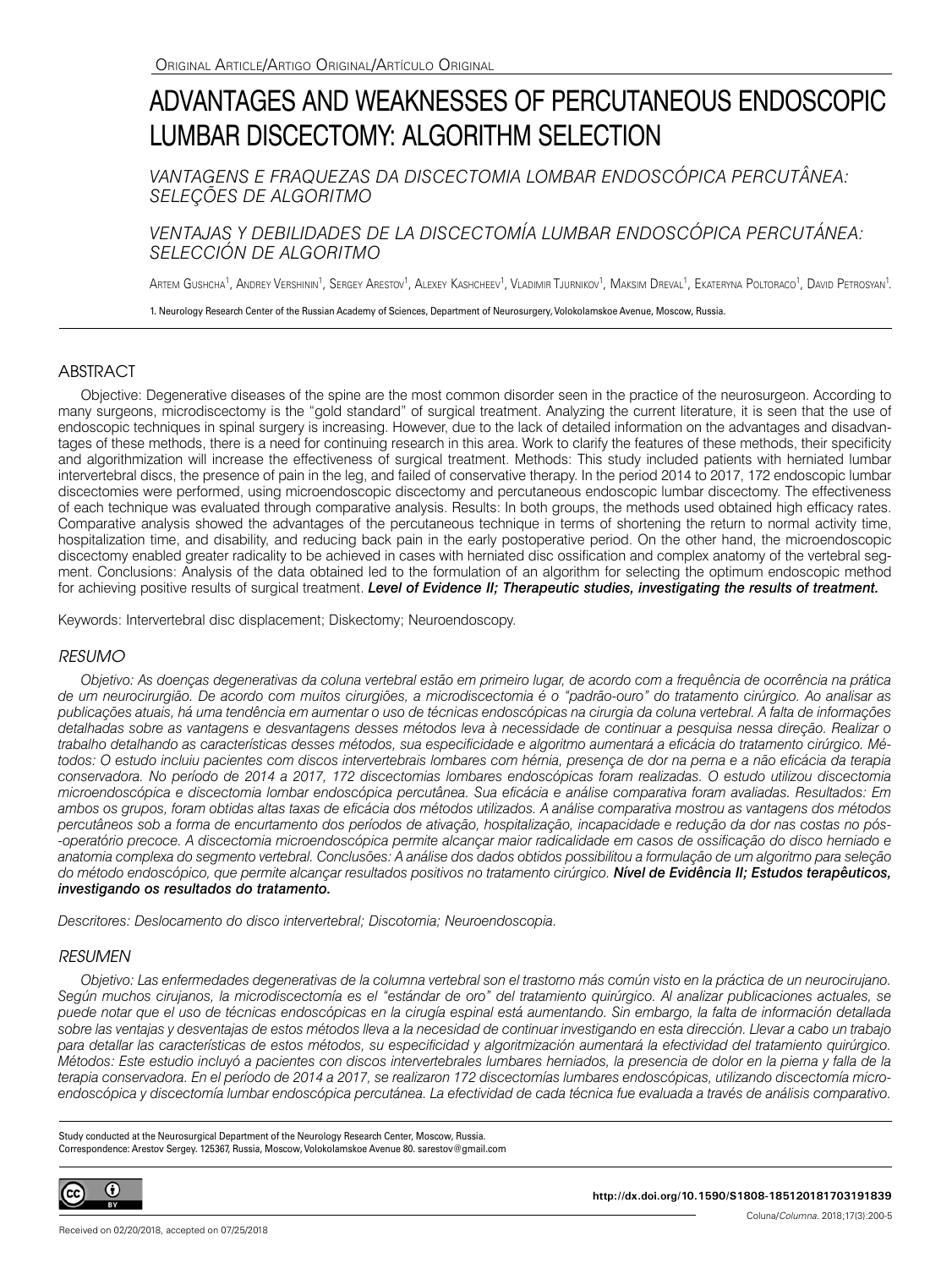*Resultados: En ambos grupos, se obtuvieron altas tasas de eficacia de los métodos utilizados. El análisis comparativo mostró las ventajas del método percutáneo cuanto al acortamiento de los períodos para retorno a las actividades, tiempo de hospitalización y discapacidad y reducción del dolor de espalda en el período postoperatorio temprano. Por otro lado, la discectomía microendoscópica permite lograr una mayor radicalidad en casos con osificación de disco herniado y anatomía compleja del segmento vertebral. Conclusiones: El análisis de*  los datos obtenidos permitió formular un algoritmo para seleccionar el mejor método endoscópico para obtener resultados positivos del *tratamiento quirúrgico. Nivel de Evidencia II; Estudios terapéuticos que investigan los resultados del tratamiento.*

*Descriptores: Desplazamiento del disco intervertebral; Discectomía; Neuroendoscopía.*

## **INTRODUCTION**

One of the most common reasons for going to the doctor is back pain. 80-100% of the world's population have suffered this kind of pain at some time in their lives. In any given year, around 20% of the population and 50% of the working-age population will suffer from back pain.<sup>1-3</sup> Back pain, particularly of vertebrogenic cause, significantly limits patients' activity, affecting quality of life and in some cases, causing psychological and emotional changes.4 The increasing lifespan of the able-bodied population, a lack of regular exercise, and poor nutrition have led to excessive body weight, dysfunction of the deep muscle corset system, and age- -related degenerative-dystrophic changes in the spine. As a result, the number of cases of herniated intervertebral discs has increased. Degenerative and dystrophic diseases of the spine are the most frequent occurrence in the practice of the neurosurgeon. In the presence of a herniated intervertebral disc, failure of conservative therapy and/or an increase in neurological deficit, surgical treatment is indicated. Most operations associated with intervertebral disc herniation performed at the lumbar level are performed using a microscope and can be combined under the term "microdiscectomy". According to many surgeons, this is the "gold standard" of surgical treatment. However, the desire to reduce the amount of intervention, blood loss, and risks of possible delayed complications have led to the active introduction of endoscopic technologies aimed primarily at improving the patient's quality of life and reducing invasiveness compared with traditional open operations.

Analyzing the current literature, it is seen that the use of endoscopic techniques in spinal surgery is increasing. Percutaneous endoscopic methods of treating herniated intervertebral disc enables good results to be achieved in patients with pain in the leg. Due to a lack of detailed information on the advantages and disadvantages of these methods, there is a need for continuing research in this area. Work to clarify the features of these methods, their specificity and algorithmization will increase the effectiveness of surgical treatment. Thus, the purpose of this study is to determine the advantages and disadvantages of percutaneous endoscopic lumbar discectomy, and formulate an algorithm for choosing the best surgical technique.

## METHODS

#### General data on the study group

The study included patients with herniated lumbar intervertebral discs, the presence of pain in the leg, and failure of conservative therapy. In the period 2014 to 2017, 172 endoscopic lumbar discectomies were performed, which were divided into two groups:

1. The main group consisted of 86 patients who underwent percutaneous endoscopic lumbar discectomies (PELD) (of which 38 (44%) were men). The "Inside out" (Spine TIP, Karl Storz, Germany) and "Outside in" (TESSYS, Joymax, Germany) methods were used. 2. A control group of 86 patients (of which 35 (41%) were men) who underwent microendoscopic discectomy (MED) using tubular retractors and video guidance (Easy Go, Karl Storz, Germany).

Exclusion criteria were: patients under 18 or over 80 years of age, patients with no pain in the leg, patients with scoliotic deformities, spondylolisthesis, or instability at the level of the proposed surgical intervention, and patients with absolute contraindications to routine surgical treatment.

The study was approved by the local ethics review board of

the FGBNU NSC (protocol No. 10/13 of 16/10/13). Informed consent was signed by all patients. Intergroup comparison in the pre- -operative period showed the statistical comparability of the two groups (Table 1).

### Description of surgical methods

PELD a surgical treatment method for herniated intervertebral discs, full endoscopic surgery, performing a skin incision of up to 1 cm and puncture access through the surrounding tissues. A special feature of this technique is that it causes minimal trauma, due to the delicacy of the operation and the surgical instruments used. Three access variants (intralaminar, posterolateral and transforaminal) were used, and two variants in the method of performing the access - posterolateral or transforaminal ("Inside out" and "Outside in"). In the intralaminar access, the surgery is performed through the interstitial space, passing through the vertebral canal and displacing the root (Figure 1).

In the percutaneous posterolateral and transforaminal access, a working cannula is introduced into the foramen, with decompression and visualization of the root. The "Inside out" option involves the insertion of a cannula into the intervertebral disc, removal of the hernia and visualization of the achieved decompression of the nerve root, which is in the direction of the foramen exit (Figure 2).

The "Outside in" option involves primary decompression with the formation of a resection of the articular process in the medial

| υιναρο (ινιαι ιι εννι ιια ισγ τσοι). |                                                 |                            |                           |          |  |  |  |
|--------------------------------------|-------------------------------------------------|----------------------------|---------------------------|----------|--|--|--|
| N                                    | <b>Criterion</b>                                | <b>PELD</b><br>(Me[LQ;UQ]) | <b>MED</b><br>(Me[LQ;UQ]) | p-value  |  |  |  |
| 1                                    | Floor                                           | 0.54 (Fisher's test)       |                           |          |  |  |  |
| $\overline{2}$                       | Age, years                                      | 41.5 [32;48]               | 44.5 [40;55]              | 0.062883 |  |  |  |
| 3                                    | Anamnesis of back pain,<br>months               | 36 [26;36]                 | 24 [24;36]                | 0.944505 |  |  |  |
| 4                                    | Anamnesis of leg pain,<br>months                | 2[1;4]                     | 4 [1;5]                   | 0.343464 |  |  |  |
| 5                                    | Time of observation,<br>months                  | 19.5 [16;25]               | 18.5 [13;23]              | 0.194165 |  |  |  |
| 6                                    | VAS of back pain before<br>surgery, points      | 5[4;5]                     | 5[4;5]                    | 0.932568 |  |  |  |
| 7                                    | VAS of leg pain before<br>surgery, points       | 6[6;7]                     | 6[6;7]                    | 0.515710 |  |  |  |
| 8                                    | Sensitivity disorders before<br>surgery, scores | 4[3;5]                     | 4 [3;5]                   | 0.896248 |  |  |  |
| 9                                    | Movement disorders<br>before surgery, scores    | 5[5;5]                     | 5[5;5]                    | 0.675132 |  |  |  |
| 10                                   | ODI before surgery, scores                      | 66 [58;78]                 | 68 [62;78]                | 0.834356 |  |  |  |

Table 1. The general table of statistical reliability of comparability of the two groups (Mann-Whitney test).



Figure 1. Stages of intralaminar access, from left to right: visualization, rotation and displacement of the root, safe position of the scapula for the removal of the hernia.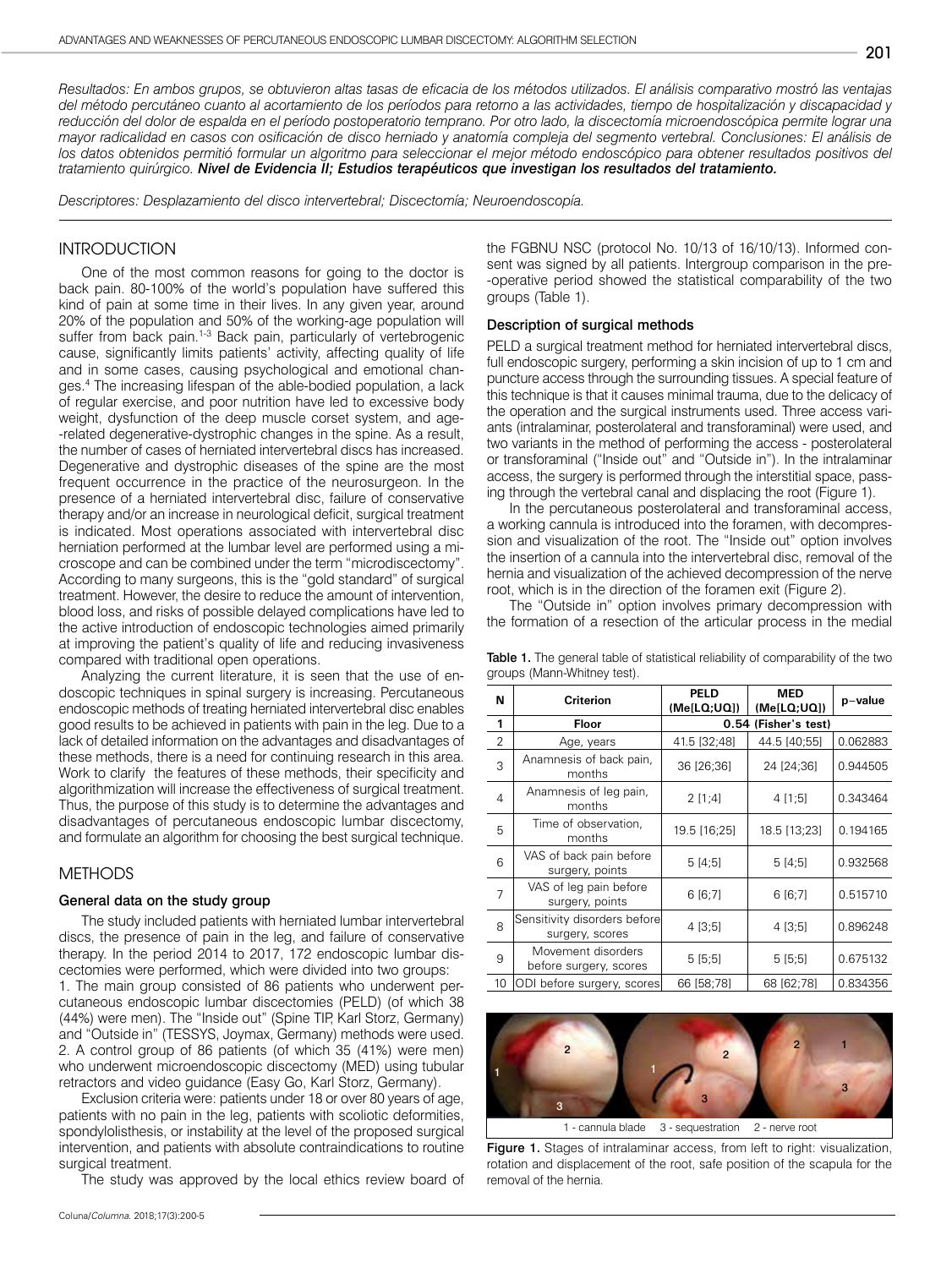

Figure 2. PELD "Inside out" method. A - A. Young access system;<sup>5</sup> B- X-ray correct position of cannula C-stages of decompression.

direction to the area of compression of the nerve root and without entry into the intervertebral disc (Figure 3).

Microendoscopic discectomy (MED) is a method based on microsurgical removal techniques, using tubular retractors and endoscopic imaging. This method uses standard microsurgical instruments, but manipulation is carried out through a working port with a diameter of 14-18 mm created in the paravertebral muscles. For the microendoscopic discectomy, interlaminar and posterolateral approaches were used (Figure 4).

#### Criteria and methods of evaluation

The patients of both groups were examined four times (before surgery, on day 1, and 6 and 12 months after the operation). To determine the effectiveness of the methods and compare them, the mean indices of activation, hospitalization, temporary incapacity for work and the frequency of complications in the two groups were calculated and compared.

All patients signed an informed consent form and read the information sheet. This was followed by collection of complaints and anamnesis, detailed clinical and neurological examination, MRI (on a Siemens Magnetom Avanto 1.5 T. (Germany) in T1 and T2 modes, STIR) and CT scan of the lumbar department (on a "SOMATOM Definition AS 40" "Siemens" apparatus (Germany) in bone and soft tissue modes), to determine the degree of ossification of the hernia and the presence of marginal osteophytes, functional spondylography (in the lateral projection, to detect instability) on the Visual Analog Scale, Oswestry Disability Index, and Macnab Scale.

Statistical processing of the data was carried out using the software "STATISTICA 8.0" (StatSoft, USA). For the quantitative parameters, the frequency and proportion (as a %) of the total number of patients in each group were calculated. To compare the frequencies of a binary feature in two independent groups, an analysis of the 2x2 tables was performed, performing Fisher's exact test for small samples. For the quantitative parameters, the Median, 25th and 75th percentile, mean and the standard deviation from the mean were calculated. For the non-normal distribution of characteristics, the data were presented

as median and interquartile interval Medians [LQ; UQ]. The reliability evaluation was carried out using a nonparametric Mann-Whitney test to compare two unrelated groups. For the normal distribution of characteristics, criteria of parametric comparison were used.  $p < 0.05$  was considered indicative of statistical significant difference.

## RESULTS

In the main group, the activation time was 10 [9;12] hours, and in the control group, it was 14 [13;16] hours. Thus, the patients of the main group became active earlier, which indicates less surgical trauma for the PELD (Mann-Whitney U Test,  $p < 0.001$ ) (Figure 5).

In the study of hospitalization times, there was a significant decrease in the number of patients in the PELD group, with median values of 2 [2;3] days compared to the MED group, with median values of 4 [3;4] hours (Mann-Whitney U Test, p <0.001) (Figure 6).

Estimating the time of temporary incapacity for work from the moment of patient discharge from the hospital, a significant decrease in the PELD group was revealed (Mann-Whitney U Test, p <0.001). The median value for time of incapacity for work in the PELD group was 2 [2;3] weeks, and in the MED group, it was 3 [3;4] weeks. Thus, it was deduced that the patients of the PELD group had shorter recovery times and earlier return to work.

In the first day after the operation, the level of back pain in the PELD group was -1 [1;2] points, which was significantly less than in the MED group, with -3 [2;3] points. Leg pain in the PELD group was -1 [0;1], and in the MED group, 0 [0;0] by the VAS (Mann-Whitney U Test, p <0.001). Six months later, the level of back pain in the patients of the PELD group was -0 [0;1], and in the MED group, -1 [1;2] (Mann-Whitney  $\overline{U}$  Test,  $p < 0.001$ ), and leg pain, both in the PELD group, and in the MED level of the pain syndrome according to the VAS was 0 [0;0] Thus, a significant advantage of PELD was revealed in the early and late postoperative periods (Figure 7).

Assessing the quality of life according to the Oswestry Disability Index, a significant improvement in the quality of life was observed in the patients of both groups. In the intergroup comparison, the indices did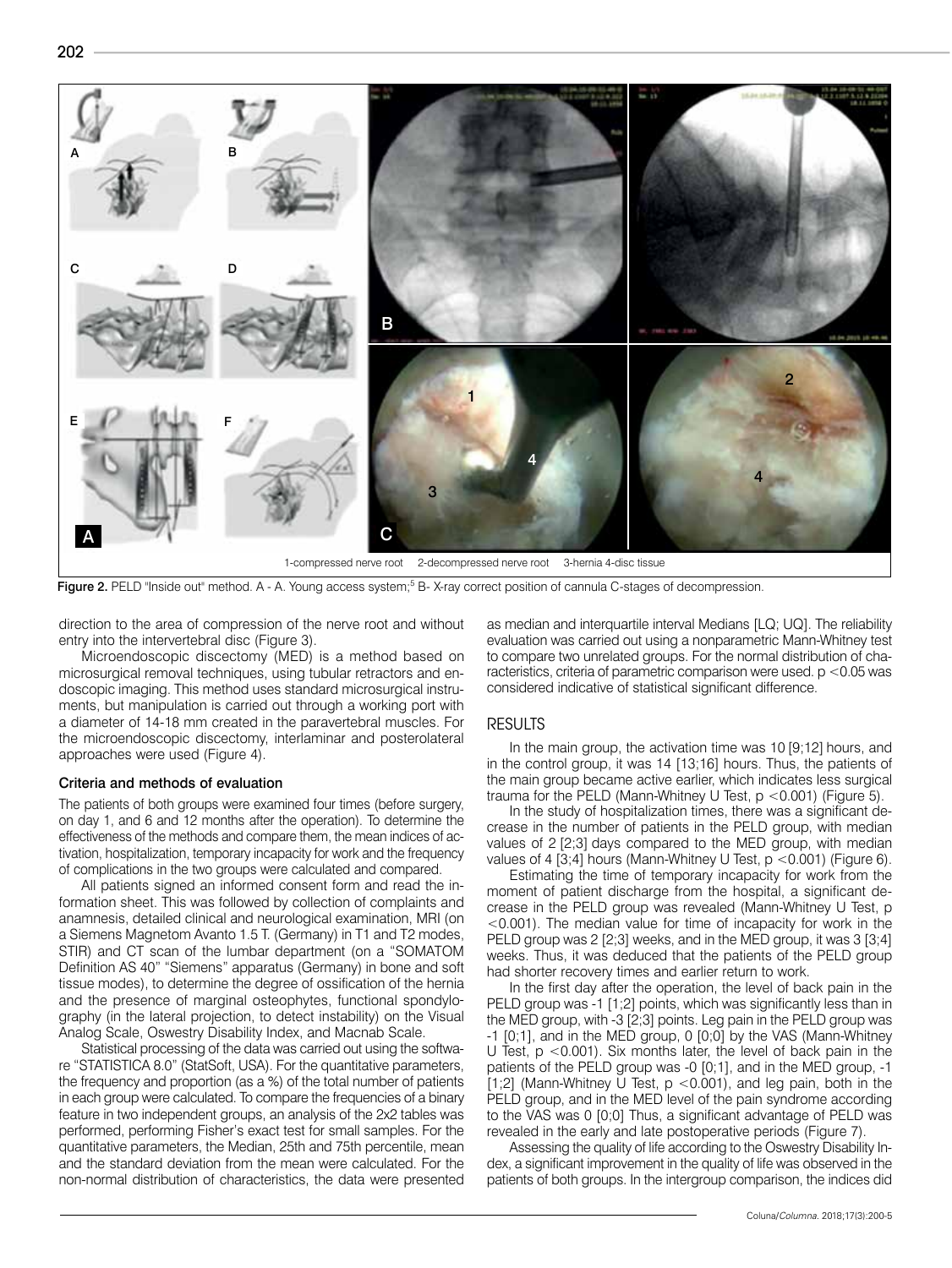

Figure 3. PELD "Outside in" method. A - T. Hoogland access system;<sup>6</sup> B- X-ray correct position of cannula C-stages of decompression.

С

1 - hernia 2 - disc tissue 3 - decompressed nerve root



Figure 4. Microendoscopic discectomy A - Access system;<sup>6</sup> B-X-ray correct position tubular retractor; C-stages of decompression.



Figure 5. Activation time in two groups.

not differ significantly after 6 months (Mann-Whitney U Test,  $p = 0.299$ ), or after 12 months (Mann-Whitney U Test,  $p = 0.133$ ) (Figure 8).

Assessing the surgical treatment performed, according to Macnab's subjective evaluation scale, there was a persistent prevalence of excellent and good results throughout the entire 12-month postoperative follow-up. The statistical processing of the data showed no significant differences (Mann-Whitney U Test,  $p = 0.324$  on day 1,  $p = 0.766$  after 6 months and  $p = 0.57$  after 12 months) (Table 2).

During the course of the study, an analysis of surgical complications was carried out, and the means used to minimizing them were determined. In the two groups ( $n = 172$ ), there were 13 clinical cases in which complications of surgical intervention were recorded, i.e. 7.6%. Intergroup analysis showed that the incidence of surgical complications in the PELD group was  $n = 8$ , 9.3%, and in the MED group n = 5, 5.8%. Accordingly, the incidence of complications in the PELD group was somewhat higher (Table 3).

Based on the results of this study, an algorithm was developed to select the best endoscopic method for surgical treatment of herniated intervertebral discs of the lumbosacral spine (Figure 9).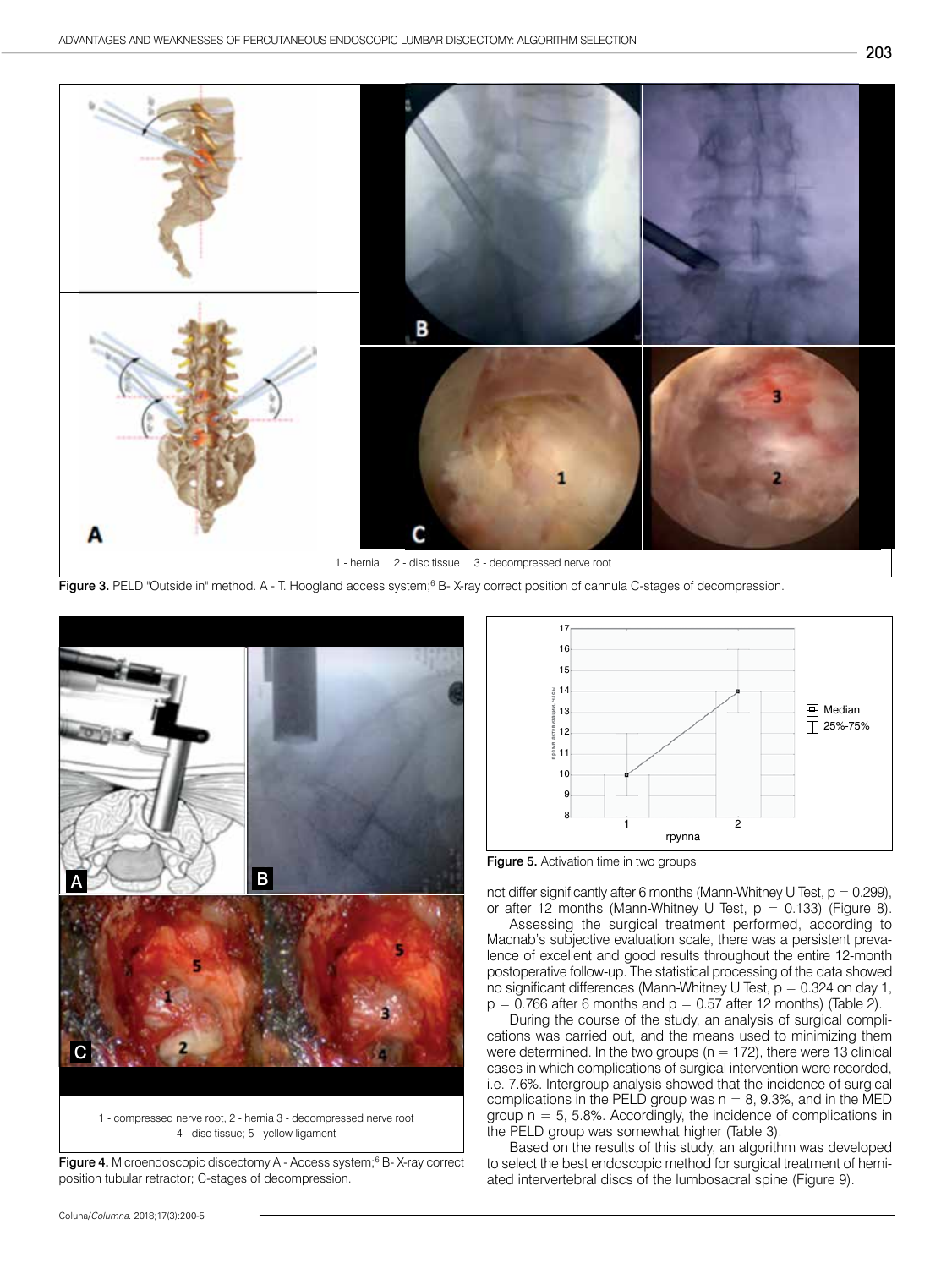

Figure 6. Time of hospitalization in two groups.







Figure 8. Dynamics of the quality of life by Oswestry Disability Index.

Table 2. Results of surgical treatment on the Macnab scale.

|            | <b>Result/points</b> | After surgery |        |          |           |           |           |
|------------|----------------------|---------------|--------|----------|-----------|-----------|-----------|
| Group      |                      | 1 day         |        | 6 months |           | 12 months |           |
|            |                      | N             | %      | N        | %         | N         | %         |
|            | Excellent/4          | 63            | 73.5 % | 68       | 79.4 %    | 73        | 85.3 %    |
| PELD       | Good/3               | 20            | 23.5 % | 18       | 20.6 %    | 13        | 14.7 %    |
|            | Satisfactorily/2     | 3             | 3%     | $\Omega$ | $0\%$     | 0         | $0\%$     |
|            | Excellent/4          | 53            | 61.8 % | 71       | 82.3 %    | 68        | 79.4 %    |
| <b>MED</b> | Good/3               | 30            | 35.2 % | 15       | 17.7 %    | 18        | 20.6 %    |
|            | Satisfactorily/2     | 3             | 3%     | $\Omega$ | 0<br>$\%$ | 0         | $\%$<br>0 |

#### Table 3. Surgical complications.

|  |            | Variants of complications, (n) |                 |                           |                                   |  |  |
|--|------------|--------------------------------|-----------------|---------------------------|-----------------------------------|--|--|
|  | Group      | Relapse                        | <b>Bleeding</b> | Postoperative<br>neuritis | Increased neurological<br>deficit |  |  |
|  | PFI D      |                                |                 |                           |                                   |  |  |
|  | <b>MED</b> |                                |                 |                           |                                   |  |  |



Figure 9. The algorithm for selecting the best endoscopic method for surgical treatment.